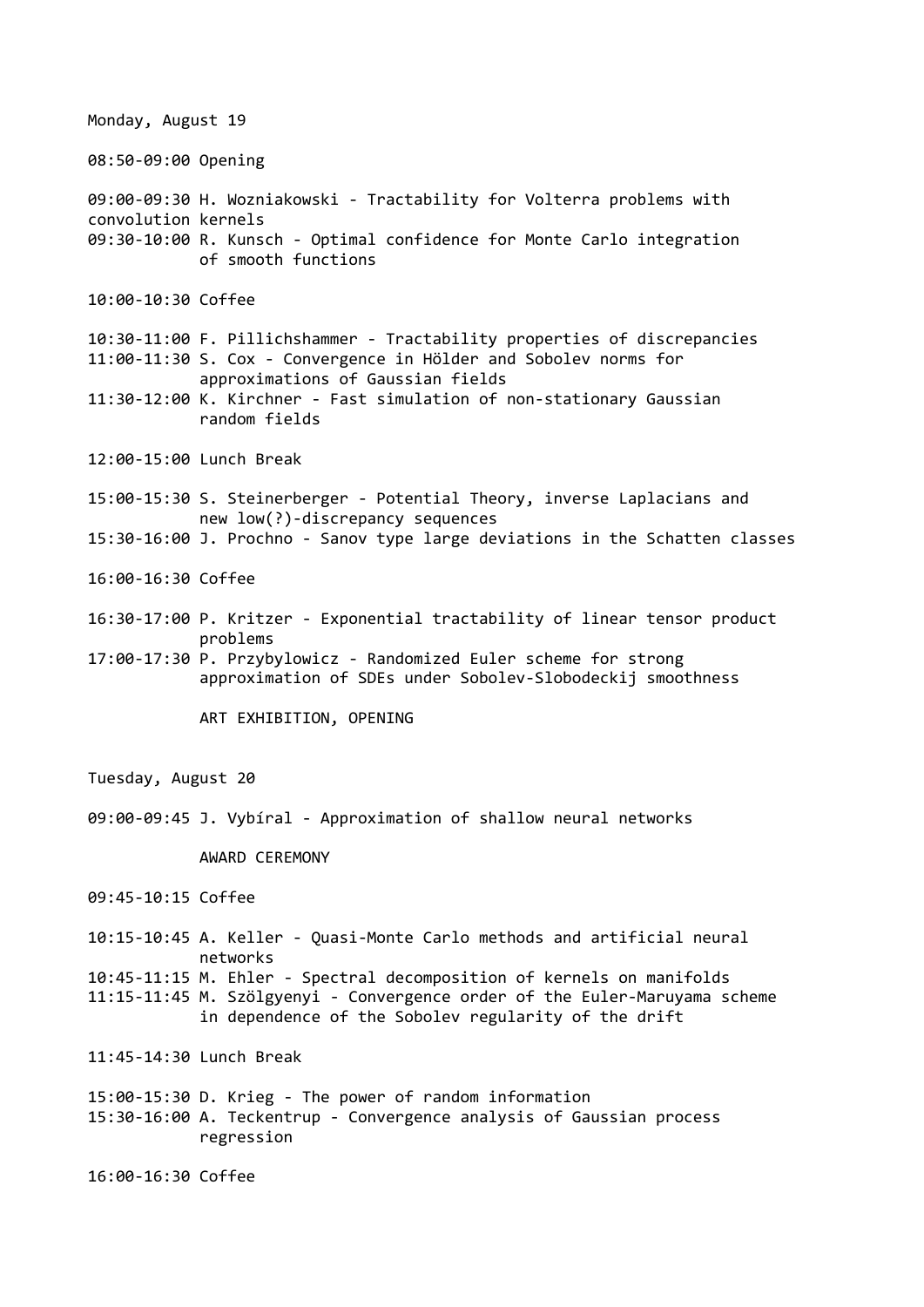- 16:30-17:00 M. Wnuk Randomized Smolyak method and infinite-dimensional integration
- 17:00-17:30 L. Yaroslavtseva On strong approximation of SDEs with a discontinuous drift coefficient

Wednesday, August 21

- 09:00-09:45 E. Novak Algorithms and complexity for functions on general domains
- 09:45-10:15 Coffee
- 10:15-10:45 L. Kämmerer Uniform recovery guarantees for least squares approximation
- 10:45-11:15 T. Goda Multilevel Monte Carlo methods for estimating the expected value of information
- 11:15-11:45 M. Hefter Adaptive quantile computation for Brownian bridge in change-point analysis

ANNOUNCEMENTS OF CONFERENCES ETC.

Thursday, August 22

09:00-09:45 M. Hutzenthaler - Overcoming the curse of dimensionality for high-dimensional PDEs

09:45-10:15 Coffee

10:15-10:45 M. Zani - Approximation complexity for random fields 10:45-11:15 R. Cools - Lattice algorithms for multivariate approximation in periodic spaces with general weight parameters 11:15-11:45 J. Calvin - Optimization of smooth Gaussian processes

11:45-15:00 Lunch Break

15:00-15:30 D. Nuyens - Lattice algorithms for approximation: new constructions 15:30-16:00 L. Plaskota - On the search for ALL zeros of regular functions

- 16:00-16:30 Coffee
- 16:30-17:00 S. Dereich CLTs for stochastic approximation schemes under non-standard assumptions
- 17:00-17:30 D. Rudolf Wasserstein contraction and spectral gap of simple slice sampling

Friday, August 23

09:00-09:30 S. Heinrich - Complexity of stochastic integration 09:30-10:00 M. Gnewuch - Mixed randomized sequences, negative dependencies, and probabilistic discrepancy bounds